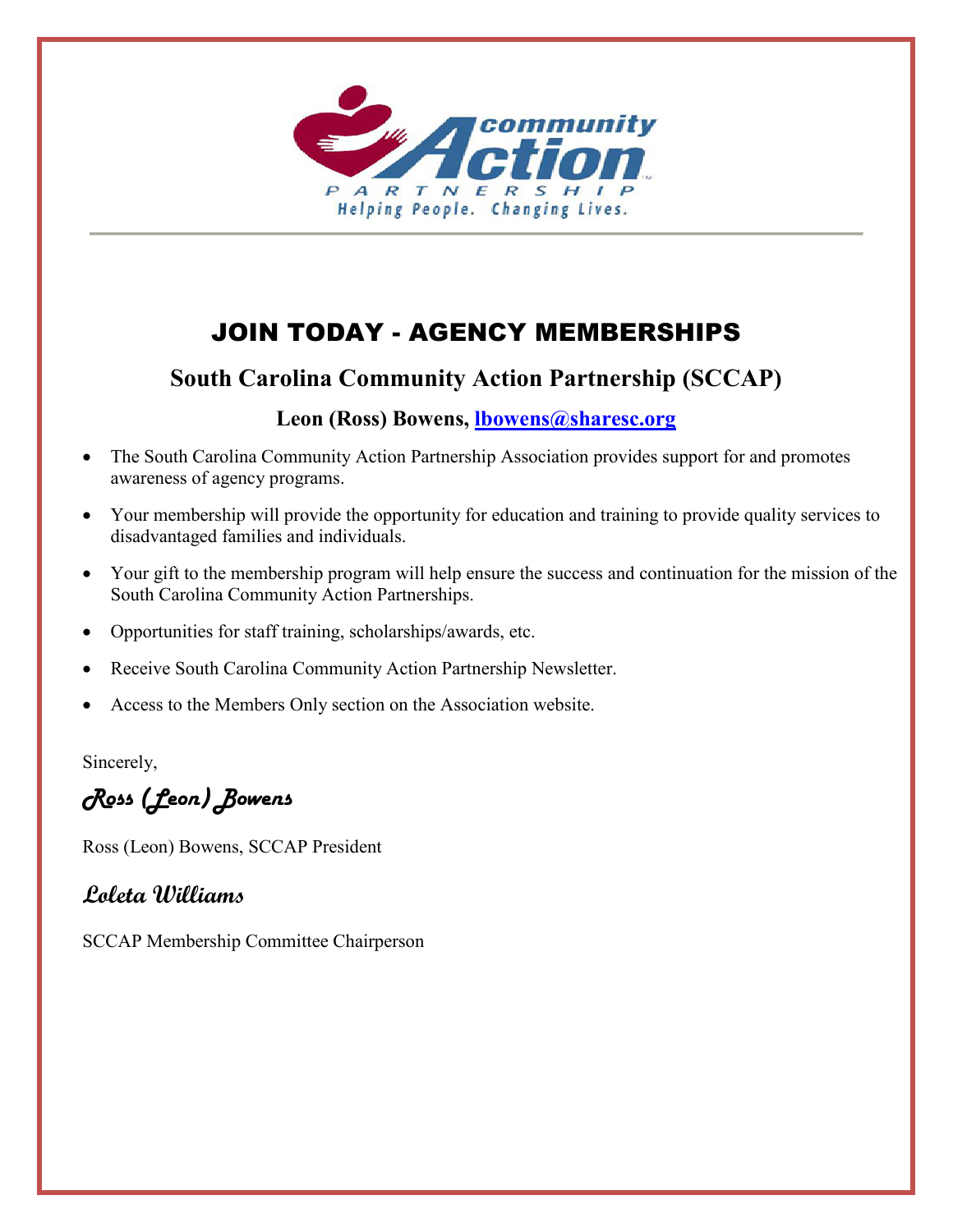## **South Carolina Community Action Partnership (SCCAP) Membership & Fee Structure**

The fees that follow represent a one-year membership of January 1, 2021 – December 31, 2021. S. C. Association of Community Action Partnerships (SCACAP) will collect and record your membership dues then forward all dues with copies of member forms to the SCCAP Treasurer with copies of each mailing to the Ms. Loleta Williams, Membership Chair.

### **FEES & MEMBERSHIP PERIOD**

| <b>Agency Dues</b> | <b>\$400</b> |
|--------------------|--------------|
|                    |              |

*The following memberships are also available under the Individual Forms link*

| <b>Executive Directors</b>         | \$50             |
|------------------------------------|------------------|
| <b>Managers</b>                    | \$25             |
| <b>Staff</b>                       | \$10             |
| <b>Friends &amp; Board Members</b> | $\frac{1}{2}$ 5  |
| <b>Volunteers</b>                  | $\frac{1}{2}$    |
| <b>Affiliate Members</b>           | $\boldsymbol{Z}$ |

Your membership is vitally needed and we appreciate your contribution.

Membership periods start on January 1 of the current year and ends on December 31 of the same year. Record the starting and ending year on each membership form. *Please remit checks or money orders (with membership forms and rosters) payable to:*

*SC Community Action Partnership (SCCAP)*

*C/o S.C. Association of Community Action Partnerships (SCACAP)*

*2700 Middleburg Drive, Suite 213*

*Columbia, SC 29204* 

*Telephone: 803.771.9404*

*Email:* [info@scacap.org](mailto:info@scacap.org) Website: [www.scacap.org](http://www.scacap.org/)

*Please Note: SCACAP will forward your payment to the SCCAP Treasurer for deposit.*

Loleta Williams, Membership Committee Chair, can be reached at [lwilliams@weoc.org.](mailto:lwilliams@weoc.org)